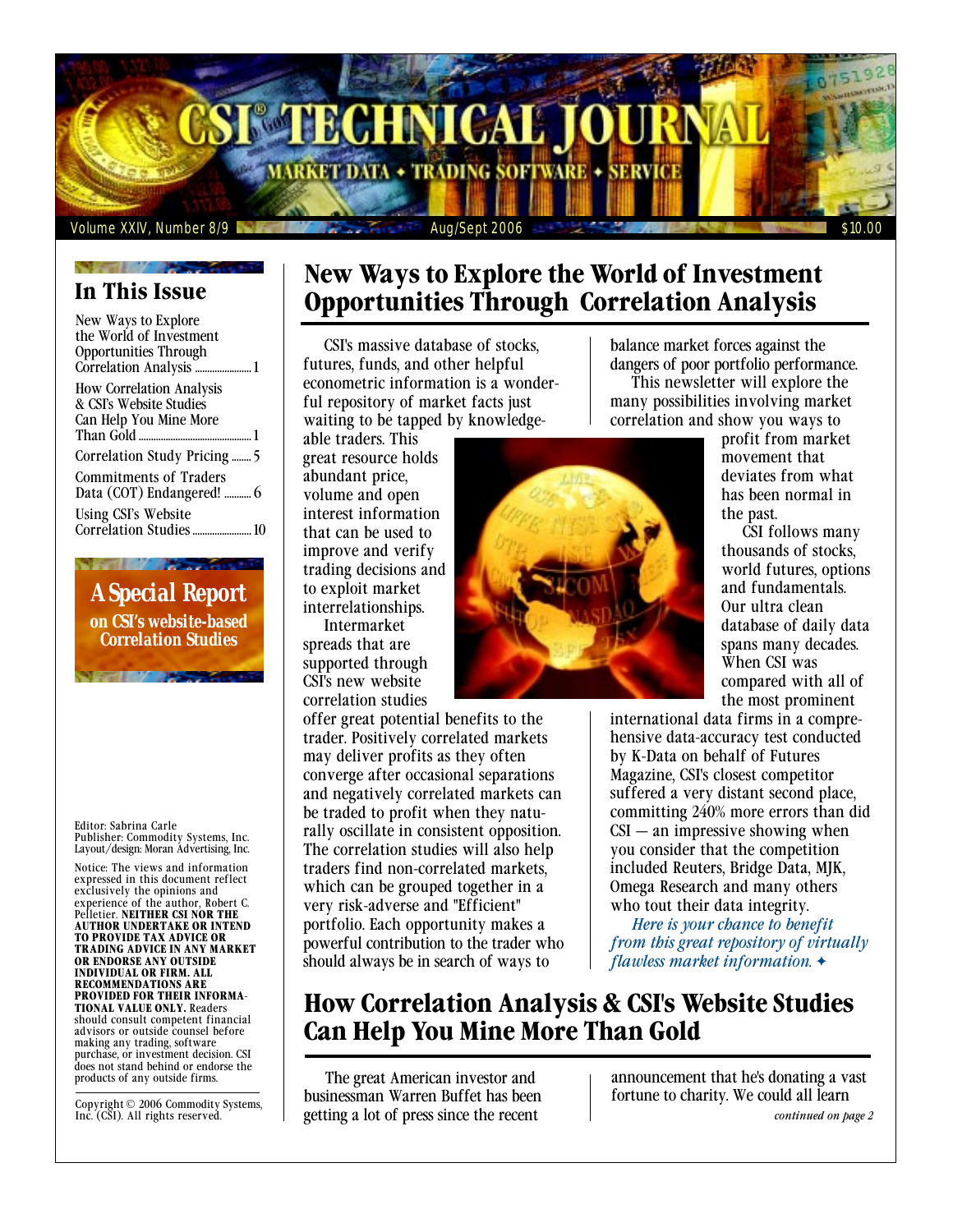### **How Correlation Analysis...**

*continued from page 1* 

CSI owns the trademark on "Perpetual Contract," and the use of this mark and concept is not in the public domain. Some major international companies have basically stolen CSI's Perpetual Contract trademark, which is registered with the Federal Trade Commission, and have avoided offering credit for our intellectual property rights.

If you see anyone using our mark without a CSI Trademark reference or credit, please object. We will be forever grateful to you. Unfortunately, the cost of aggressively protecting our proprietary trademark interests has proven to be costly and largely ineffective. Knowledgeable traders and investors know that CSI originated the concept, and we have openly disclosed precisely how the series is formed.

much from his examples of philanthropy and investment expertise. If you are interested in acquiring a fortune of your own, you would do well to note that Warren Buffet did not amass many billions of dollars by believing that a stock's price in the past will suggest its price in the future. In my own experience, I have found that price determines future price about fifty percent of the time, less commission expense. Mr. Buffet is a fundamental value-based investor who didn't follow bar charts to get rich. Like Buffet, I believe that fundamentals play a great role in market behavior. In a breakthrough for market analysis, the CSI staff and I have developed a method of *data mining* that mathematically quantifies important fundamental relationships. Although new and not fully understood, it shows great promise in uncovering trading opportunities that might be parlayed into profits with minimal risk.

Harry Markowitz, PhD, the 1990 Nobel Prize Laureate in Economics, has long used what I consider to be "data mining" in his investment-related work. Back in the 1950s Dr. Markowitz taught investors to be mindful that related markets tend to go down in price together just as easily as they rise in price together. He found that to avoid coincident losses and achieve what he called the "Efficient Frontier," the elements of an investment portfolio must not be statistically correlated. Dr. Markowitz made heavy use of matrices in developing his fabled "Modern Portfolio Theory," much as we have used matrices in developing a new brand of studies that involves applying statistical correlation analysis to market pairs, where related markets work together to log consistent profits in your account.

A mathematical matrix is a premiere tool for displaying volumes of market information (presented as arrays of rows and columns showing related values) for the analyst to contemplate. Markowitz used matrices as guides to assure that the

elements within a portfolio of stocks were unrelated (non-correlated). CSI uses them for this purpose also, but we have taken correlation theory a step further by using our matrix to find markets that are heavily correlated in both positive and negative ways. Although our respective matrices focus on different aspects of correlation as it relates to the markets, they are essentially the same. All three approaches demonstrate that an understanding of how associated markets work and move together helps the investor to make improved choices and thus capture reliable investment returns. A major purpose of this report is to help the trader maximize market performance, regardless of which of the above three classes (no correlation, positive correlation and negative correlation) of intermarket relationship is followed.

### *Achieving Advantages through Both Futures and Stocks*

Unlike Buffet and Markowitz, we have included commodity futures in our analysis. One major hurdle in a comingling of stocks and futures is that futures are traded in large and inevitably expiring legal "contracts," and stocks are traded in easily managed shares. This is a hurdle that I encountered and conquered in the 1970s while working on technical analysis techniques for trading futures. At that time I formulated a procedure for computing "Perpetual Contract® data" into CSI's market analysis efforts. These constant-periodforward tools have proven to be enduring and valuable for the futures trader. CSI still holds an active trademark on this product and it remains a popular choice among our customers. Perpetual Contract data represents a time-weighted price average of adjacent pairs of forward contracts of the same commodity, such as corn, wheat, heating oil, etc. Each Perpetual Contract data series maintains a focus on future prices that lie a constant number of days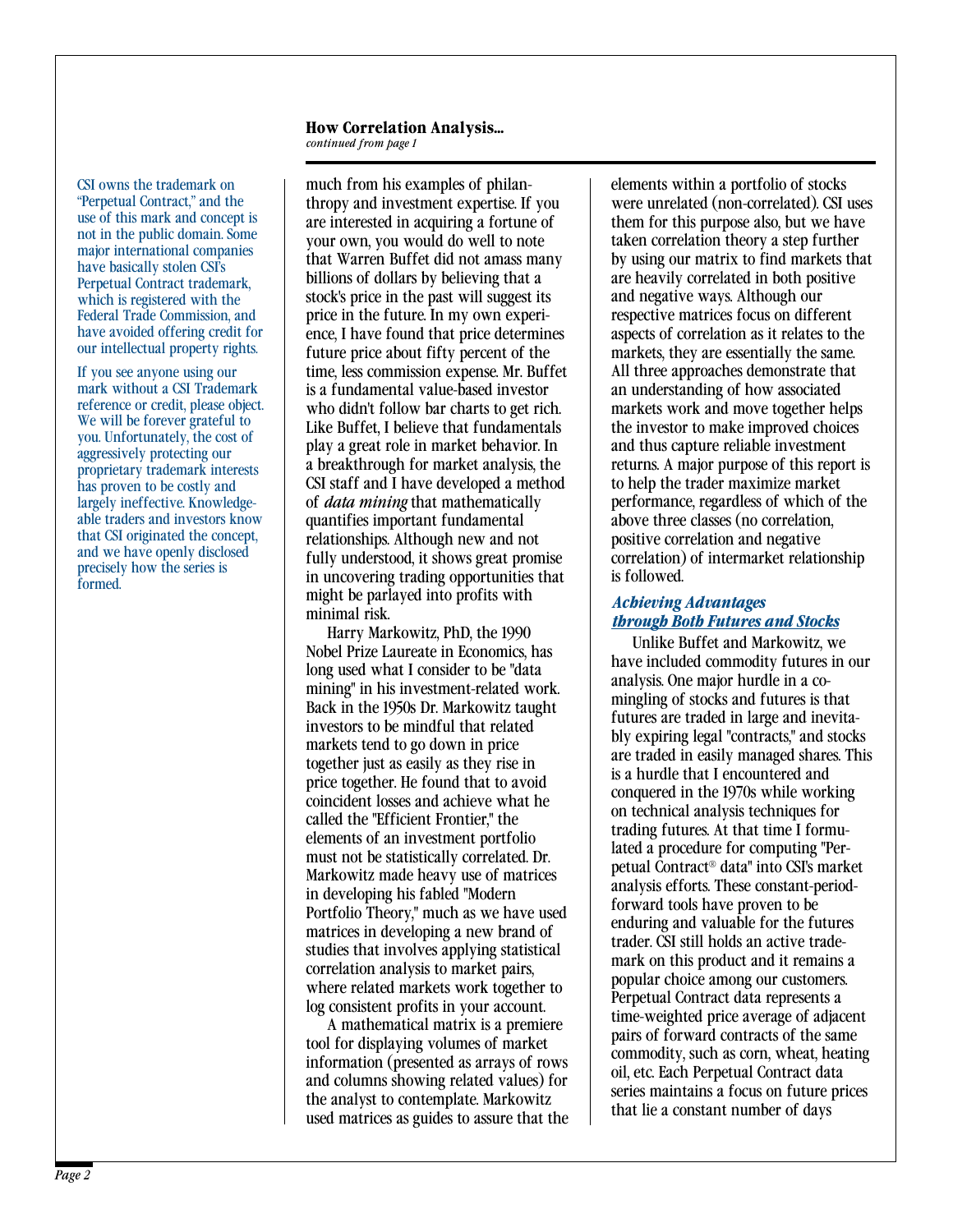forward of the current cash market. Because of the day-by-day continual roll-forward methodology, Perpetual Contract data looks like stock data, making it possible to compare and trade commodities directly with stocks.

#### *The Matrix*

We have employed Perpetual Contract data with stock data in a twodimensional matrix involving tomorrow's material costs, which are reflected in futures prices, and today's security values. This opens up many opportunities in both market segments, even in a mixed portfolio.

The elements of our matrix are the correlation coefficients for associated market pairs formed by analyzing price data for roughly 200 world futures markets and over 15,000 world stocks. These quantities reflect a matrix that is formed using all markets that have traded for at least ten years. Longer-term analyses (up to 40 years) are also supported, but the quantity of relevant time series is gradually reduced as the review period is increased. CSI's database of stocks actually numbers more than 50,000 symbols, but company mergers regularly trim the inventory of stocks with long histories.

Imagine this active matrix of more than 15,000 rows and 15,000 columns covering a large sampling of world stocks, funds and futures held within a database — CSI's database! This incredible merging of market pairs is calculated each and every trading day, and amounts to more than 240 million correlation coefficients, reflecting up to 120 million possible spread trading opportunities.

The correlation values in the matrix range from -1.00 to +1.00. A coefficient of +1.0 for a given market pair (row market vs. column market) suggests that the members of the pair are perfectly correlated with each other. This means that they have historically moved completely in tandem. Because the

matrix repeats the same stocks and futures in both the rows and the columns of the matrix grid, the central

diagonal shows correlation coefficients of 1.0, reflecting the intersections where each market is compared to itself. Other than these pairs, a perfect correlation would be exceedingly

| Figure 1<br><b>Correlation Reports</b><br><b>Intermarket Analysis</b><br>10 year correlation<br>- a not in the filter range.<br>nia - one of the markets is inactive. |       |          |          |        |       |          |          |  |
|-----------------------------------------------------------------------------------------------------------------------------------------------------------------------|-------|----------|----------|--------|-------|----------|----------|--|
|                                                                                                                                                                       |       |          |          |        |       |          |          |  |
| HG                                                                                                                                                                    | 1,000 | 0.473    | 0.930    | -0.058 | 4.758 | 0.872    | 0.114    |  |
|                                                                                                                                                                       |       |          |          |        |       |          |          |  |
| w                                                                                                                                                                     | 0.473 | 1.000    | 0.603    | 8.351  | 0.252 | 0.347    | $-0.233$ |  |
| üĆ                                                                                                                                                                    | 0.930 | 0.609    | 1.000    | 0.027  | 4.720 | 0.881    | 0.083    |  |
| CT                                                                                                                                                                    | 4.058 | 0.358    | $-0.027$ | 1,000  | 0.175 | $-0.264$ | $-0.719$ |  |
| <b>TECUB</b>                                                                                                                                                          | 4.768 | $-0.232$ | $-0.720$ | 0.173  | 1,000 | $-0.808$ | $-0.323$ |  |
| CL.                                                                                                                                                                   | 0.872 | 0.347    | 0.681    | 0.254  | 4.808 | 1,000    | 0.873    |  |

rare. A correlation coefficient of 0.0 would also be extremely uncommon, as it suggests that there is absolutely no causal relationship between the pair. A negative coefficient of -1.00 suggests that a rise in share price for one member of the pair has historically resulted in an equivalent drop in the other member of the pair. Perfect diversions are also unlikely, since all markets exist in the same global economy. All other values suggest either a progressively negative correlation for readings between 0.0 (the average) and minus 1.0, or a progressively positive correlation for readings between 0.0 and plus 1.0.

*continued on page 4*  CSI's vast matrix is impossible to view as a whole, so we have developed a website display at www.csidata.com of targeted information based on user queries. This formidable collection of correlation pairs can be boiled down to the user's choice of: a set of correlation values for any given pair over time; a row vector of correlated market elements reported as a sorted list; or as a table showing only selected markets (Figure 1). These outputs reveal substantial hidden opportunities for profit through spread trading that, until recently, have never been made availA small sample from CSI's massive correlation matrix. The above table was created through the Correlation Reports on CSI's website using a customized list of markets. The correlation coefficients found at the intersections of all rows and columns represent the percent likelihood that each pair of corresponding markets will consistently move in tandem. Among other things, this example shows how High Grade Copper (HG), which is reflected across the top row, is related to the elements in the corresponding columns: Copper with Copper (100%); Wheat with Copper (47.3%); Gold with Copper (93%); Cotton with Copper (-58.9%), etc.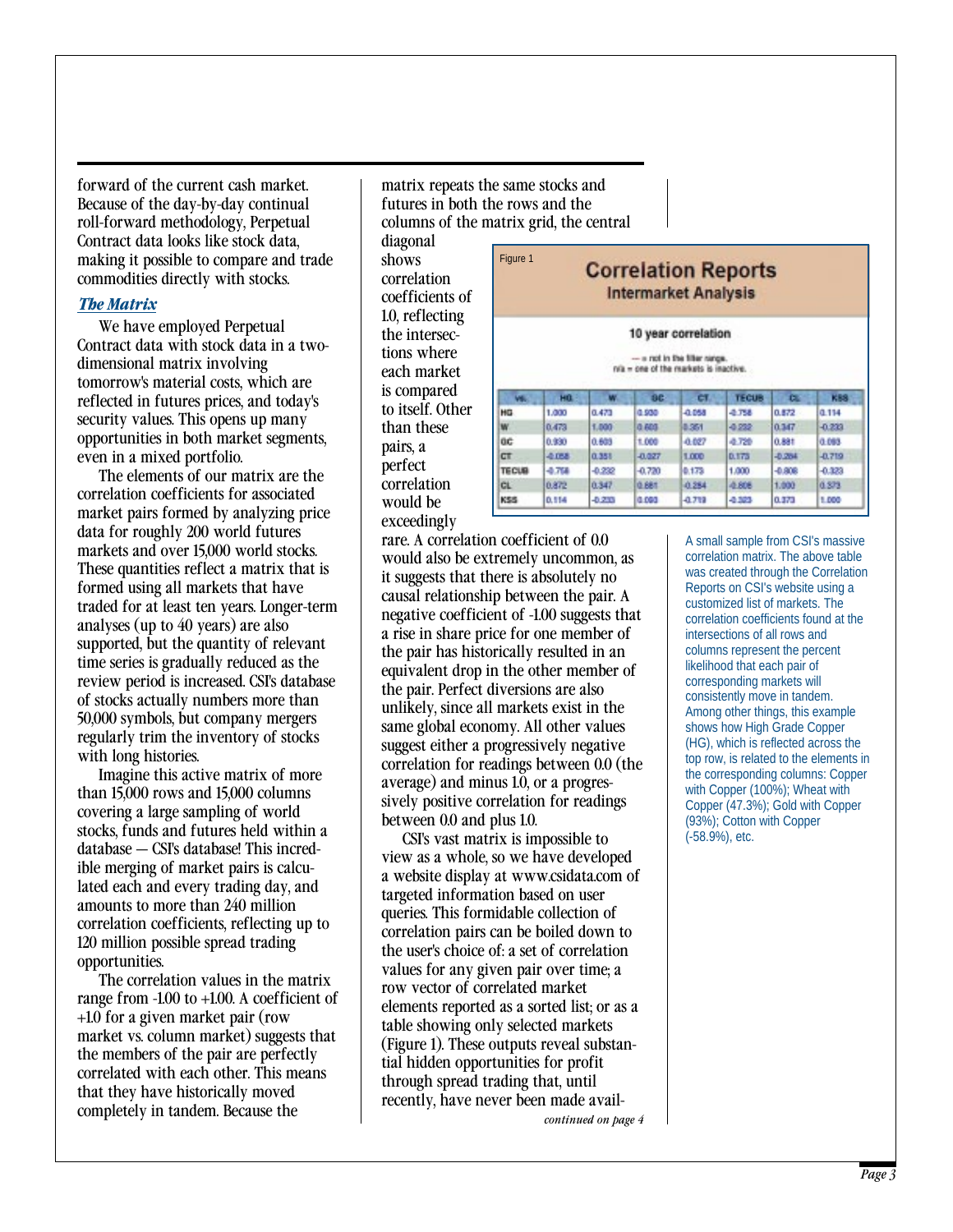### **How Correlation Analysis...**





The data at the top of the price-andsignal screen shows correlation levels between the two selected markets over time.This graphic for Kohl's and cotton also includes Position Sizing below the chart. The statistics indicate that one contract of cotton should be traded off with 462 shares of Kohl's stock. In this particular case 462 shares of Kohl's stock (at the last known current price) were equivalent in dollars to one single futures contract in cotton at cotton's last reported price. When making a trade, be sure to balance your risk by keeping the legs of your spread balanced and remember not to vacate one side of your spread without also vacating the other.

able to any trader anywhere. This specialized tool is available only from CSI. With it, the trader can begin immediately to find what are likely to represent profitable, lower-risk investment opportunities. This isn't to say that all risk is removed, as all commodity and stock trades involve risk.

### **Pairing Negatively Correlated Markets**

One exciting prospect for minimizing risk and maximizing profits involves

using CSI's website tools to discover and guide you in trading negatively correlated markets. These new tools reveal that strong negative statistical correlation levels expose opposing directional movement of certain pairs of markets, where the two markets in the pair are quite likely to move in opposite directions. This behavior tends to be found when correlation levels go beyond -0.50 to -0.55 and may be most reliable at very strong levels of negative correlation (nearest to -1.00). The ability to find negatively correlated pairs opens up remarkable opportunities for spread trades, in which one market is bought and the opposing market is sold, in anticipation of low-risk profits when one market moves up as the related market moves down. In a perfect negatively correlated scenario, pairs of trades would be followed with coincident sales and purchases, followed by a repeated purchase and sale, etc. as the markets cooperate over time in an oscillating sine-wave pattern.

CSI's extensive intermarket matrix

allows you to identify market pairs that are negatively correlated at moderate-toextreme levels by simply submitting a symbol. Upon receipt of the symbol, the website reports all stocks and all futures markets that have what the user considers to be a tolerable level of correlation (say, beyond a specified tolerance level of 0.50) over a given period into the past. The resulting list of markets might yield one or more candidates for reduced-risk trades.

### *Understanding Relationships*

Lists of negatively correlated markets should be reviewed to determine which, if any, have logical inverse relationships. Such a relationship might be supply-anddemand, or it may be that both markets would naturally respond in different ways to the same economic stimuli. For example, a correlation value that suggests a significant negative relationship between a department store firm, which sells great quantities of cloth merchandise, and cotton futures could be considered logical, and thus a possible spread trade opportunity. Figure 2, showing Kohl's Corp and cotton, highlights this relationship. Kohl's stock (KSS) improves in price when cotton is priced low, and tends to retreat when cotton is relatively expensive. A company's worth, which depends upon specific raw materials, tends to inversely oscillate with the given raw material as the cost of the raw material affects the company's bottom line.

The Correlation Report could turn up negatively correlated pairs for which no logical relationship seems apparent. Cotton and pharmaceutical companies popped up for me. I don't know; maybe the price of those little cotton stoppers affects the drug companies' bottom line, but I doubt it. This may be a logical relationship that an economist might understand, but it is a mystery to me. I would place enigmatic market pairs in the category of "coincidence" and ignore them. Be aware that coincidences can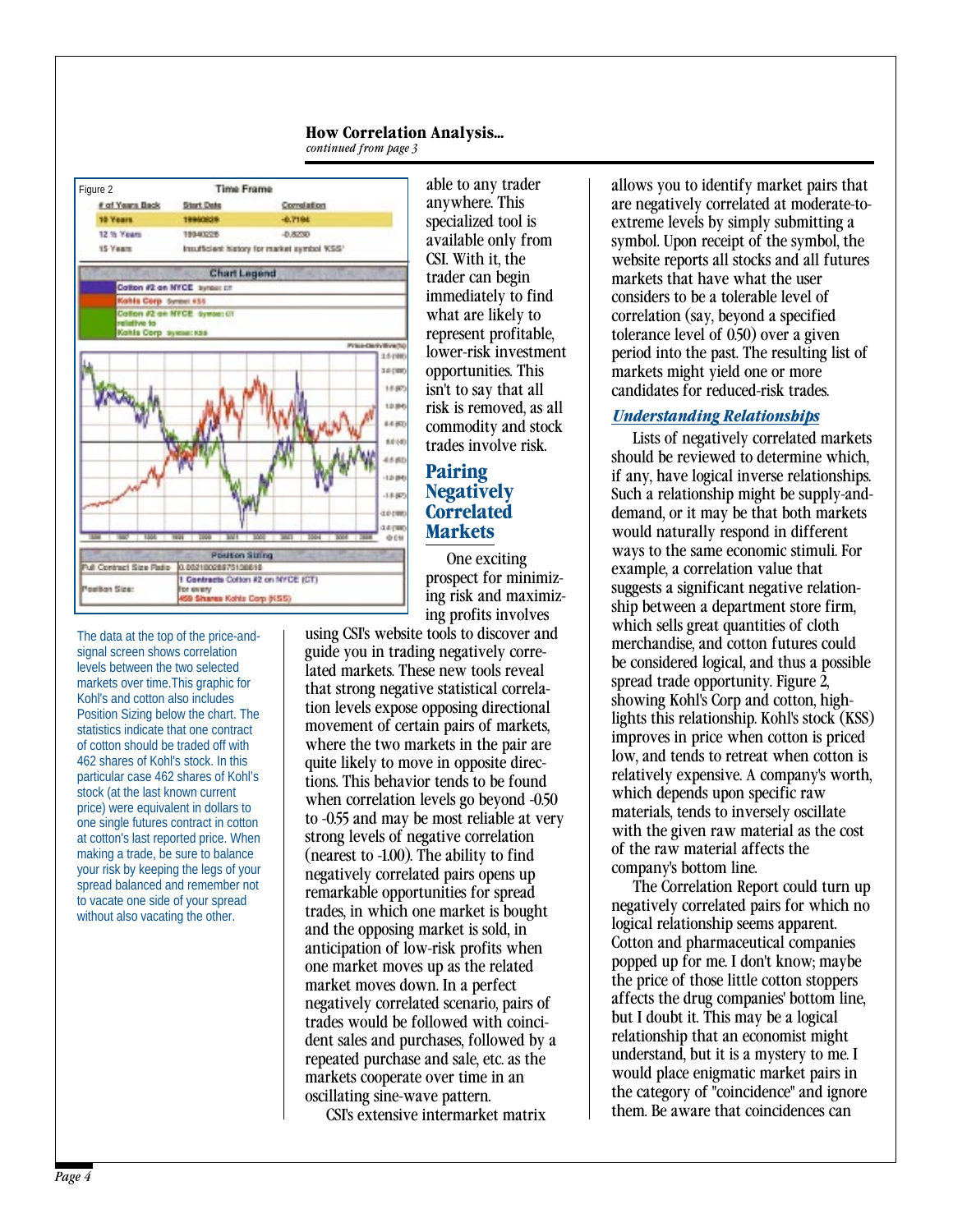fool the best traders. Know your markets | general (especially for negatively and what makes them move. You may correlated market pairs) it will move stumble onto something great.

#### *Further Quantifying Relationships*

Once a prospective pair of logically linked, negatively correlated markets has been found, proper trade timing and direction are essential to success. You'll need to use additional tools on the CSI website to further screen your trade. Clicking on any correlation value will produce a chart that acts as a guide for market timing and trade direction. A graphic display is produced for each correlated market pair showing a colorcoded price-derived line for each market (one is red and the other blue), and a green "signal" line for the pair. The red and blue lines show adjusted pricings for the two markets that reveal their relative price movement on a shared scale. The green "signal" line is based on the statistical difference between the two price lines. See Figure 2.

When the green signal line is very near zero (at the center of the chart) for a given market pair, this means that the two markets are at or near their "normal" price relationship, as determined by up to 50 years of historical data. The more divergent the markets' relationship from the norm, the more extreme will be the signal line values (either positively or negatively). This green line is vastly helpful in finding an appropriate moment or period to execute or exit from a spread trade that will take advantage of a price difference that goes beyond what is normal for the pair. Green signal line values between  $+2$ and  $+3$  or  $-2$  and  $-3$  are probably in the best range for signaling trades. Values beyond  $+\frac{3}{5}$  for the green signal line indicate very unusual circumstances, where abnormal market forces (limit moves, etc.) may make trades more risky.

show an oscillating pattern, but in **continued on page 6** *continued on page 6* 

about sporadically, always reflecting the price gap between the two markets, relative to their norm. The analyst should study and seek to understand the movement reflected in the green signal line for the various pairs of markets considered.

### **Implementing a Reduced-Risk Spread**

Spread trading between negatively correlated pairs can't be done on a broad scale, as few commodities and/or stocks will consistently diverge in the same economic environment. Finding these rare jewels takes a bit of time and study, but with the help of CSI's website correlation tools, you just might find several striking winners.

To take advantage of the prime opportunity indicated by 1) a moderateto-strong negative correlation (beyond -0.50), 2) an abnormal (but not extreme) signal line value in the latest data point (between  $\pm$ /-2 and  $\pm$ /-3 sigma), and 3) a signal line pattern that shows a recent reversal, the trader might engage a short position in the higher market, which may have also just peaked (as demonstrated through a high, but retreating value in the higher of the red and blue lines) and a simultaneous long position in the opposing market, which may be reaching a somewhat coincident trough.

The trader would hold the spread position until a sufficient profit has been earned, being sure to exit by the time the two markets' relationship returns to normal. The spread is closed out by simultaneously offsetting (reversing) both positions. This scenario would capitalize on the tendency toward opposite price moves by the negatively correlated pair. Please study the emerging charts and be sure to close out your *Looking For Patterns* **positions before circumstances begin to** The chart's green signal line may repeat what may be an oscillating

*Correlation Study Pricing* 

#### Month-by-month: \$39/mo.

Discounted Annual Subscription: \$295/yr. (prepaid)

Access to the Correlation Report is available only to UA/CSI subscribers who have paid normal license fees for both stocks & commodities and who also pay for this premium service. Those who took our offer to test the Correlation Studies at deeply discounted rates may continue using the service for that price up until your next subscription renewal. At that time, then-current rates will apply. All prices are subject to change without notice, although annual subscriptions lock in the current rate for the subscription term.

The Correlation Reports have a 30-day, money-back guarantee. Call for details.

CSI has offered free, limited trial access to the Correlation Studies on the website at www.csidata.com. All free accesses will be discontinued on September 15, 2006.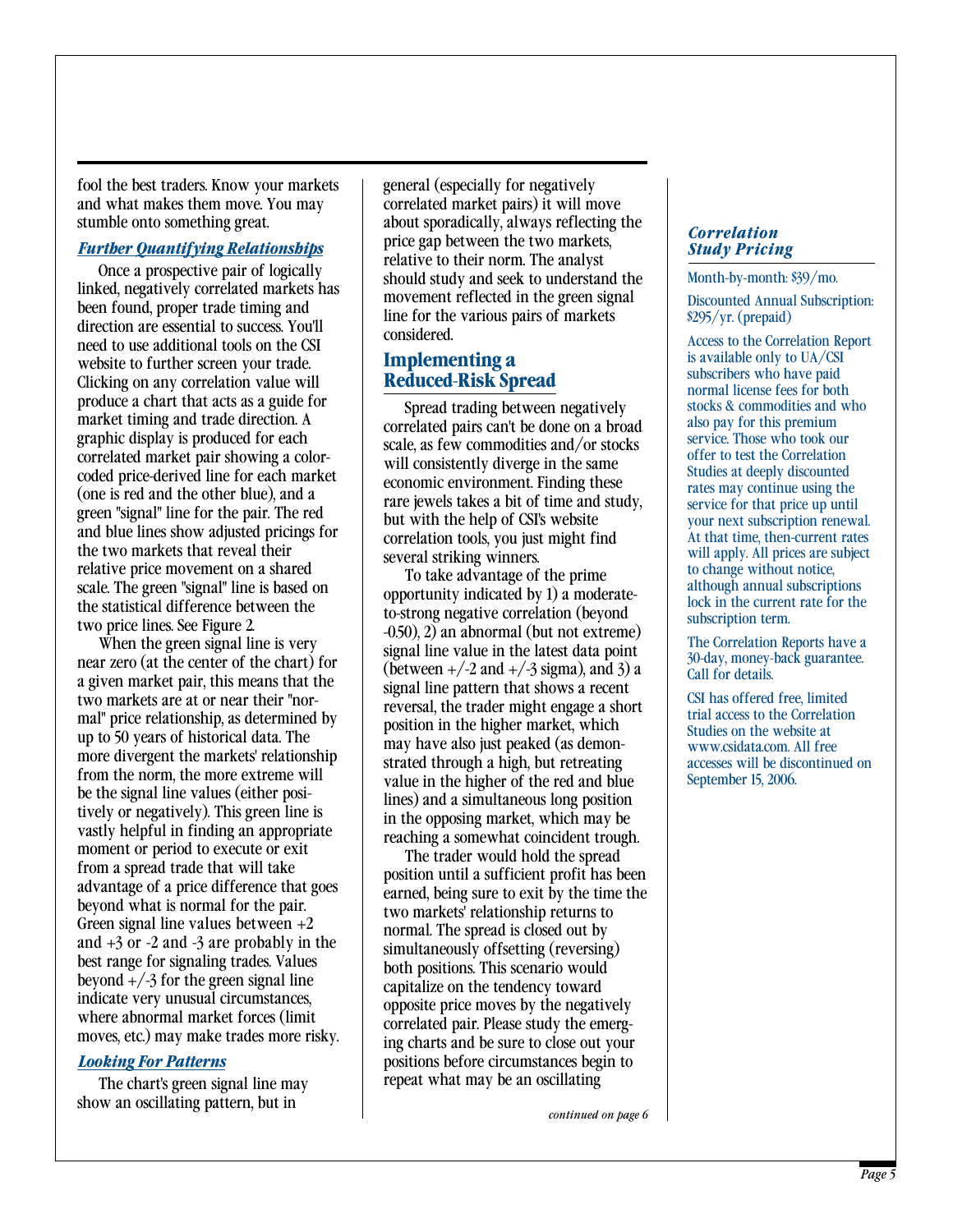### **How Correlation Analysis...**

*continued from page 5* 

## **Commitments of Traders Data (COT) Endangered!**

*The CFTC plans to discontinue releasing Commitments of Traders data. If you want to protect your right to receive this crucial information, you must contact the CFTC by Sept. 21, 2006: Please visit the Bullish Review website: http:// www.InsiderCapital.com/ to learn more, and use their link to tell the CFTC that you want them to retain the Commitments of Traders report. Also see the August Futures magazine article.* 

*COT data is important to trader interests. CSI provides this information each week, compliments of Steve Briese's Bullish Review. Contact Steve at 888.423.4950 for more information.* 

movement into a new cycle. It is important to understand that the profit potential and risk management offered by this type of spread trading is absolutely tied to maintaining positions in both sides of the pair. Never decouple one member of a pair without also exiting from the other.

### *Translating Perpetual Contract Data into Futures Contracts*

If one or both of the legs of your spread trade are futures markets, then you'll need to select the appropriate delivery month(s) to trade. This is because the values shown in the priceand-signal chart are derived from CSI Perpetual Contract data, so we are forcing our analysis around an average period of time forward of the current date. As I said before, this is an advantage that allows comparisons with stocks as easily as with other futures markets. The promise of the correlation approach to trading requires taking positions in futures contracts that lie forward of the current date by at least a couple of months (preferably three) because it takes time to react to market forces. This allows you to avoid becoming subject to product delivery before a given trade reaches a conclusion. Watch the green signal line and be quick to vacate your trade when your objective is reached.

The CSI website provides a table below the price-and-signal chart showing the latest daily update prices for nearby contracts of the commodity. Note the delivery months shown and select the one that is no closer than 60 to 90 days to expiration. This would make it the second (farther distant) of the two contracts used to calculate the 90-day-forward Perpetual Contract data series. If you used a different time frame, then you should choose your contract accordingly. However, I always recommend choosing the farther contract over the nearer, as it is more forgiving and allows the given trading opportunity sufficient time to play itself out. Always set protective stops.

### *Balancing Dollar Costs*

Whatever your investment medium, the ideal spread trade is one in which the value of one leg of the trade is balanced with the value of the other leg. By this I mean that the dollar exposure between the markets should be comparable. If the trader is contemplating a spread involving a commodity against a stock, then the number of stock shares purchased or sold should be determined by the full value of the opposing commodity contract.

The CSI website produces a notation as part of the price-and-signal chart that indicates the price ratio of the two markets and also suggests the number of contracts and/or shares required in each market to produce a balanced spread trade. This effort takes into account the currency of each of the members of the pair. You may need to make some adjustments when trading commodities, as the valuations are based on computed Perpetual Contract data prices. You can calculate the proper values for your investment by multiplying the actual futures contract price times the contract size, and then matching this up with an equivalent quantity of contracts or shares of the stock, based on its current price. Failure to balance both legs of the spread could cause you to lose money even though you were correct in your directional market approach.

As demonstrated in Figure 2, the green signal line for Kohl's and cotton peaked above +2 sigma in early 1996 and troughed very near -2 sigma in the spring of 2002. Both times, a spread trade such as described here could have resulted in handsome profits. This example demonstrates not only the power of the correlation matrix and the signal line, but also the possible infrequency of prime opportunities between a given pair. The user should always investigate before acting upon any trading possibility. CSI is not, by virtue of this report, recommending any given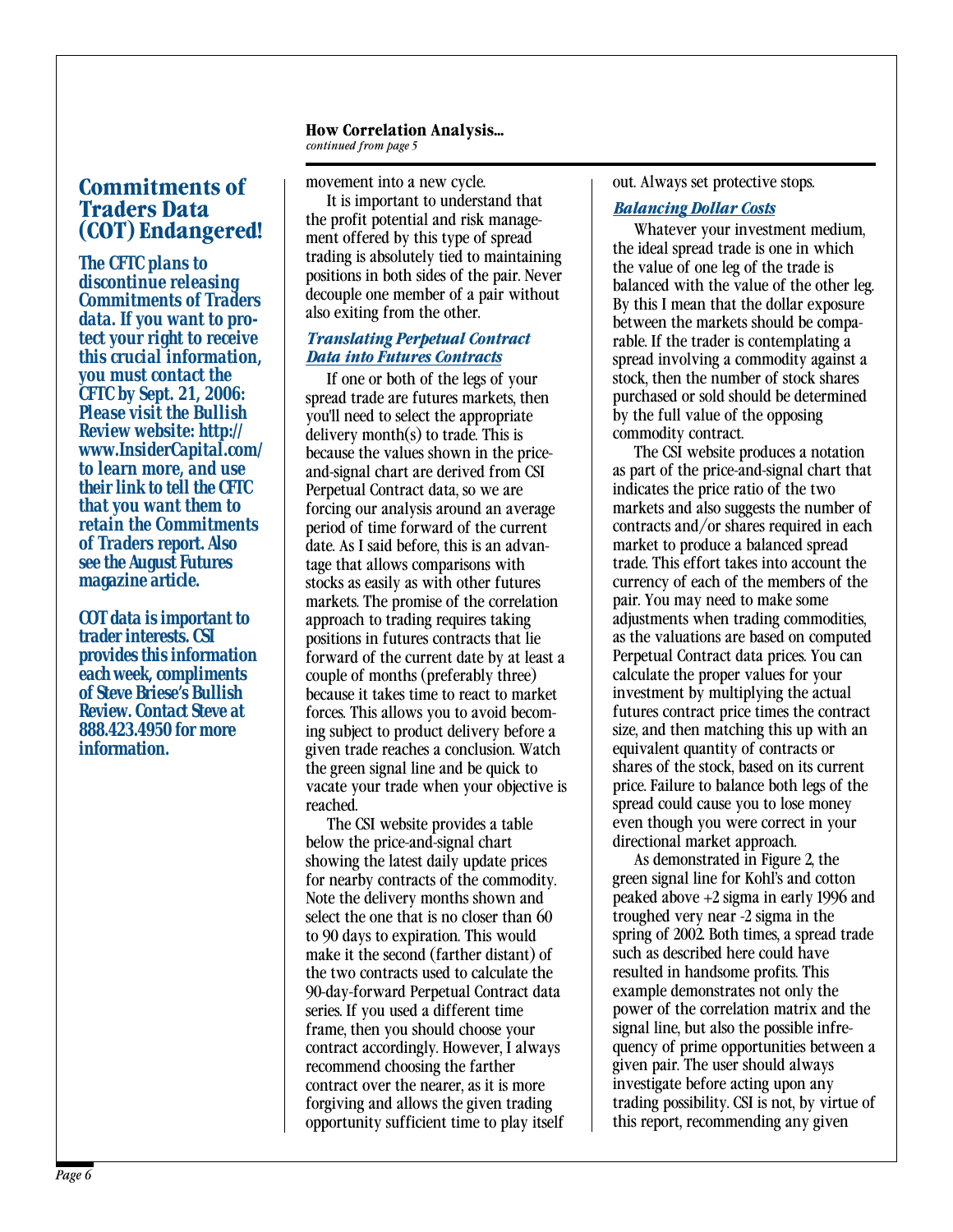market pair or spread trade. It is totally up to the user to find potential trading situations and to act only on his or her own belief in understanding the intermarket relationship.

#### *A Cautionary Tale*

Here's an example of how an investor might discover and attempt to profit from a relationship that turns out to represent a poor opportunity: Through the CSI website Correlation Reports, I found that Tecumseh Products (TECUB), a Canadian manufacturer that deals exclusively in air cooling and heating equipment (which uses copper as a raw material), was among the most negatively correlated markets when compared with High Grade Copper futures (symbol HG). The correlation level for that pair is around minus 0.74 over the last ten years.

This pair possesses both a strong negative correlation and a logical relationship, but the price-and-signal chart (Figure 3) should sound warning bells. The price of copper (red line) has reached extraordinary levels. The signal line value representing the difference between Tecumseh Products Co. and copper is nearing 4 standard deviations of difference, which is unprecedented.

It is easy to say that traders should avoid markets that seem to be on a runaway train, but this scenario might not have been so evident while it was developing. Excessive signal line values (greater than  $+/-3$ ) can help you spot risky prospects, as can the absence of a recent reversal. Market forces can change quickly, so be sure to watch all open positions very carefully and keep an ear to the news for fundamental factors that might impact your investment. Futures contracts may be subject to daily limit moves, which cannot be exited despite the trader's desire to cut losses and run, so you must be prepared to act quickly to exit both legs of your spread when necessary. This situation highlights the perils of trading negatively correlated markets when rare and explosive price movements occur.

### **Pairing Positively Correlated Markets:**

There is little difference between following negatively correlated markets and positively correlated markets. Using the techniques explained below will likely remove much of the risk from the process

and will make you a much happier trader. Simply follow the movement of the green signal line (the statistical difference between the pair) for timing your market entry as conditions materialize.

Markets in similar industries tend to move together, so laggards in a class of markets may become the important opportunities of tomorrow. The CSI matrix tells us that Live Cattle (symbol LC) is positively correlated with Feeder Cattle (FC) at the high level of  $+0.91$ . I will use this example to show how one can trade off a pair of positively correlated markets by simultaneously selling one against the purchase of the other. Since these markets are positively correlated in a significant way, the strategy here is to wait for an opportunity when the two markets in the pair are likely to move toward each other.

Again, this is a situation where one would follow the movement of the green line which measures the separation of the markets' prices (blue line minus red line). As you can see in Figure 4, the current signal line value is near 0.0, indicating no suggested trades at this

*continued on page 8* 



This is the price-and-signal chart for Tecumseh Products, a Canadian climate control company, and High Grade Copper, a major raw material for heating and air conditioning equipment. In this case, there is an extreme signal value between the two markets, indicating a risky situation. It may be prudent to avoid betting against such a strong trend!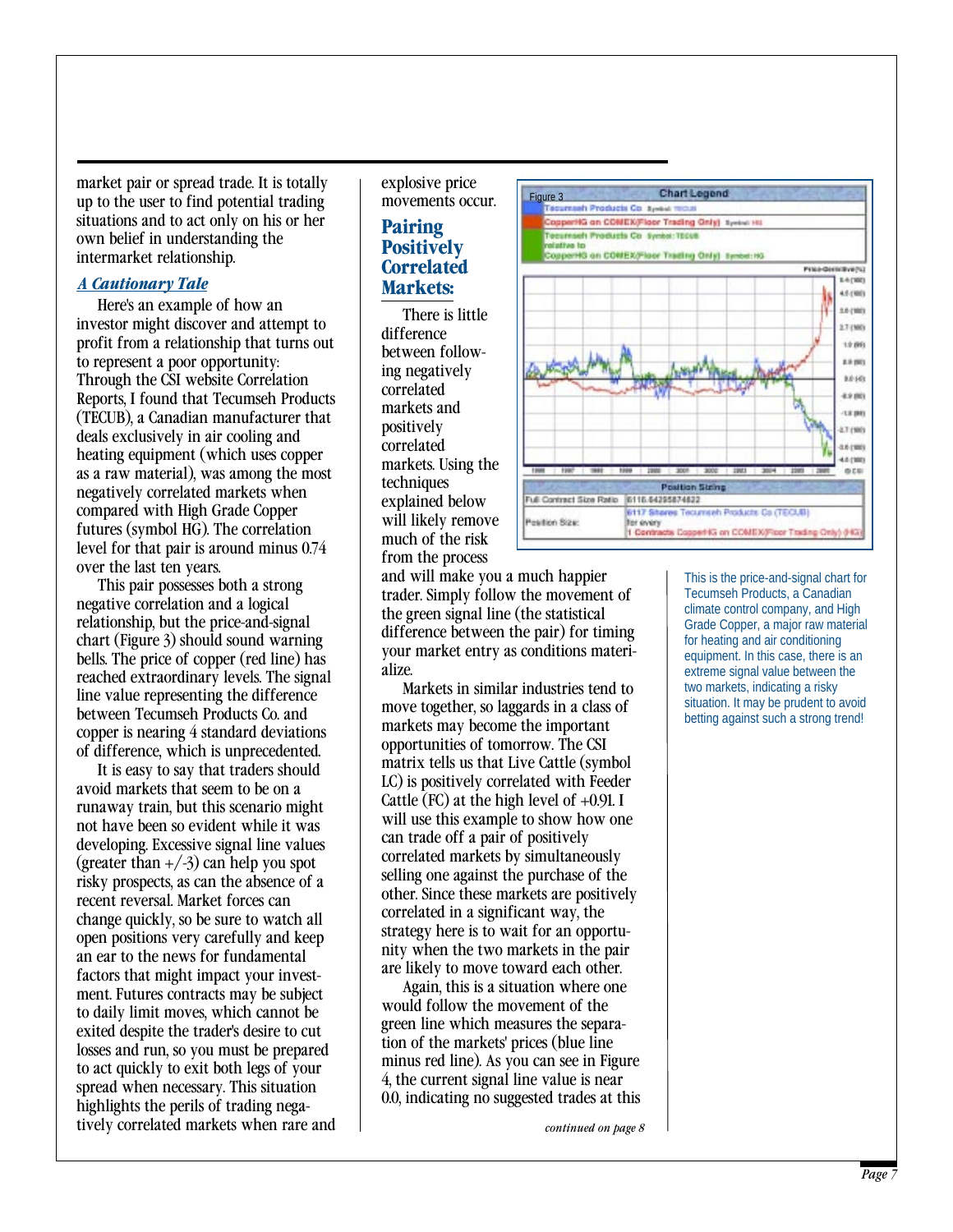#### **How Correlation Analysis...**  *continued from page 7*

substantial. In light of the risks, you should undertake such transactions only if you understand the nature of the contracts (and the contractual relationships) into which you are entering and the extent of your exposure to risk. Trading in futures and stocks is not suitable for many members of the public. You should carefully consider whether trading is appropriate for you in light of your experience,

Never invest or risk more funds than you can afford to lose!

Investing involves risk! end of March, 2006, you'll see a spike in ing a pair's correlation is selected by the Even when risk-minimizing the green signal line to nearly 2.8. At that user. You will find that, in general, th Even when risk-minimizing the green signal line to nearly 2.8. At that techniques are employed, the time, the prices of Feeder Cattle (blue techniques are employed, the time, the prices of Feeder Cattle (blue<br>risk of loss in trading com-<br>modities and/or stocks can be would by divergent from their norm and this jept always the case widely divergent from their norm, an unusual situation for two very similar products.

Hypothetically speaking, a trader might have made a tidy profit by acting on the spike in the signal line when it reached nearly 2.8 in late March and retreated back in early April. To elaborate, if the trader were to have sold one August contract of the market with the higher relative price (Feeder Cattle - blue line) and simultaneously bought equivalent holdings (two contracts) of the objectives, financial resources market whose price was relatively lower and other relevant circum-<br>and other relevant circum-<br>(in this case Live Cattle - red line) the example of the benefits of his identity of the seconom net might have been around \$150 from are fully attainable through the Correla-<br>the spread trade running from April 3 Past performance does not the spread trade running from April 3 tion Reports found on the CSI website.<br>
guarantee future results. through May 1 You'll note that both One should begin by understanding through May 1. You'll note that both One should begin by understanding<br>markets rose over the short term but the revelation that earned Dr. Markowitz This brief statement does not markets rose over the short term, but the revelation that earned Dr. Markowitz<br>disclose all the risks and other live Cattle's greater gain would have his Nobel Prize, which is that a trading disclose all the risks and other Live Cattle's greater gain would have his Nobel Prize, which is that a trading<br>significant aspects of trading more than made up for the small loss in portfolio whose elements all have very more than made up for the small loss in Feeder Cattle. Similar opportunities arose between this pair in 1996 and in 2003, involving opposite positions and potentially greater profits.

> tion of this scenario the next time the absolute values that are close to zero.<br>
> according to Markowitz, these are green signal line peaks or troughs at a According to Markowitz, these are<br>level beyond  $\pm$ /-2. However taking necessary to populate a risk-balanced level beyond  $+/-2$ . However, taking necessary<br>necessary portfolio. profits and avoiding losses requires<br>keeping watch and waiting for the profit in a portfolio containing only nonkeeping watch and waiting for the A portfolio containing only non-<br>moment when the products converge As correlated markets at levels close to 0.0 moment when the products converge. As correlated markets at levels close to only would reflect what Dr. Markowitz with negatively correlated markets, both legs of the spread should be balanced.<br>The trader should do well with this type were to create a trading portfolio The trader should do well with this type<br>of relatively low-risk spread opportunity

> In seeking positively correlated pairs markets, coincident losses among<br>trading it is beloful to see the index multiple holdings would be unlikely for trading, it is helpful to see the index multiple holdings would be unlikely<br>of correlation improve beyond 50.50 of correlation improve beyond 50.50 because you would have assemble<br> $(0.50)$  but I wouldn't necessarily dismiss mix of independent and mutually  $(0.50)$ , but I wouldn't necessarily dismiss mix of independent and mutually exclusive investment choices. In a the positive result if it is quoted at 50%.<br>Since our focus is on a pair of markets Markowitz Efficient Portfolio, correlated Since our focus is on a pair of markets,<br>we at least have a chance of breaking<br>stocks are avoided and the portfolio is we at least have a chance of breaking stocks are avoided and the portfolio is<br>even on one of them with a 50% correla. It us fortified against catastrophic losses even on one of them with a 50% correla-<br>tion. That said I prefer to see correlation should a given market class decline. tion. That said, I prefer to see correlation should a given market class decline.<br>st some level above 50% for reliable states opportunities for profit are at some level above 50% for reliable

*Important Notice:*  $\qquad$  time. However, if you look back to the results. The time period used for evaluatthis isn't always the case.

### *Safety in Low Correlation*

So far this report has revealed how to find negatively and positively correlated markets and shown you how to confirm good spread possibilities through the use of correlation tables and the signal line. I've included advice about executing balanced spread trades that involve minimal risk. Before launching any trade based on these recommendations, the trader should consider the wisdom and other relevant circum-<br>stances. (in this case, Live Cattle - red line), the economic work. The benefits of his ideas<br>are fully attainable through the Correla-

low correlation values is protected from grave losses because risk is balanced between markets. By "low" he did not A trader could likely repeat a varia-<br>A trader could likely repeat a varia-<br>a of this scenario the next time the absolute values that are close to zero.

of relatively low-risk spread opportunity.<br>In seeking positively correlated pairs and markets, coincident losses among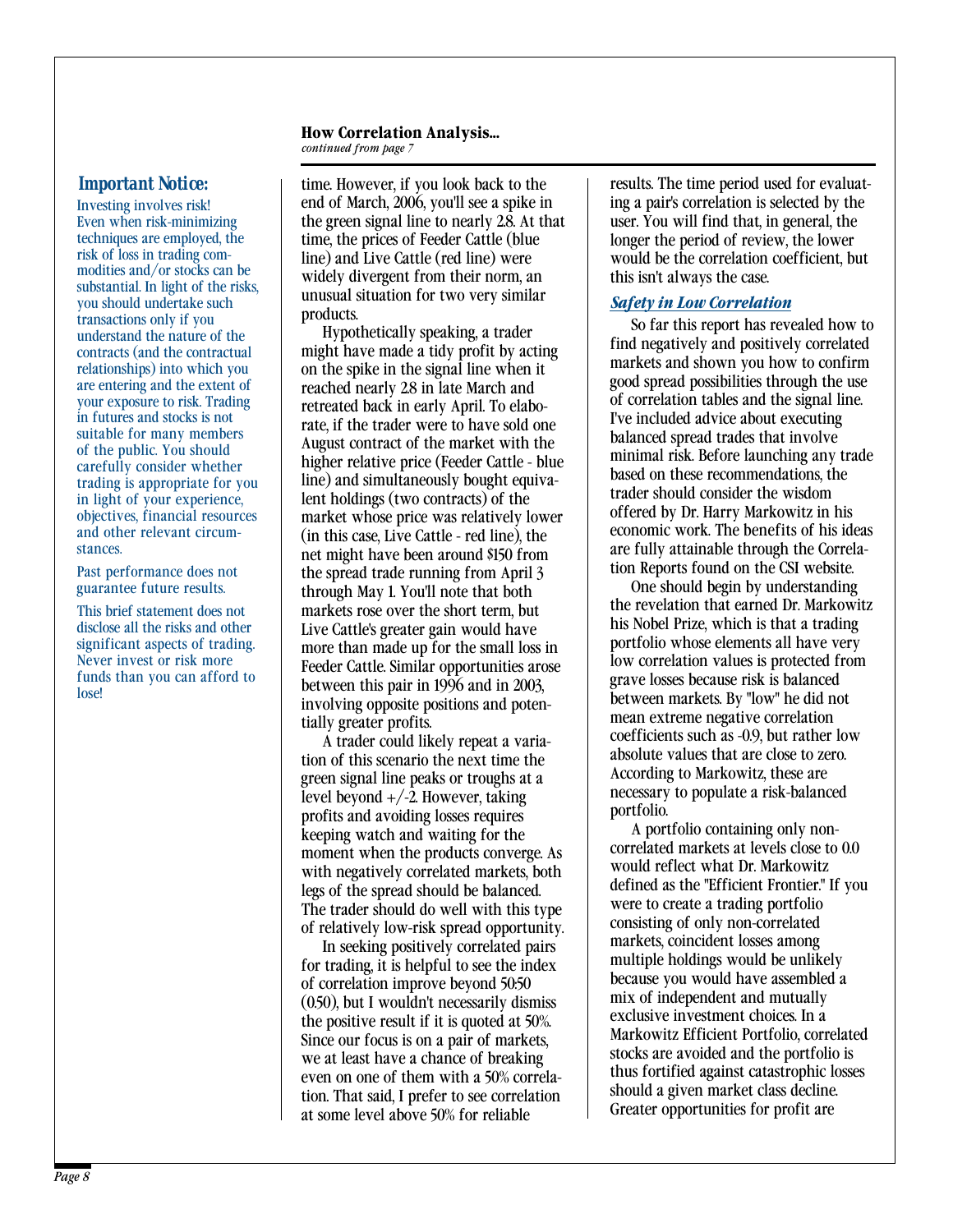achieved by controlling and balancing the risk through the avoidance of coincident losses.

To find non-correlated markets (a situation where markets move randomly with respect to each other) the trader should access CSI's Correlation Reports and focus on market pairs where the correlation coefficient is close to zero, or minimally correlated between perhaps -0.10 and +0.10. In this range, markets are generally independent of each other. This portfolio selection tool is mute as to trade timing and direction. The trader must use other tools to support ongoing trading efforts.

How does the Efficient Frontier affect the trader using strong correlation and the signal line for trade timing? Not at all if you trade only one market pair at a time. The spread balances itself. However, if you add other markets to your trading portfolio, either as position trades or concurrent spreads, it is likely that some of the non-paired positions will be positively correlated with each other, subjecting you to the market forces Markowitz warned about. Risks will accumulate with each positively correlated position, circumventing the benefits gained when you sought out market pairs for your balanced spread trade.

Any time you plan to add another position to your trading portfolio, be sure to return to the Correlation Reports on CSI's website to be certain that the markets you propose to trade in the same direction are not correlated beyond 10% with any market in which you hold a current position. Failure to exclude additional correlated markets could lead you to suffer coincident losses that may compromise your trading success.

### **More on Data Mining**

Data mining is a valuable pursuit, and one that may be far more profitable than gold mining in days gone by. The Correlation Reports now available as a premium service from CSI help the trader mine the CSI database to capitalize on

concepts like those understood by Warren Buffet, Harry Markowitz and others who recognize that prices alone do not tell the whole story. These remarkable new studies reveal the presence of market relationships that may lead to profitable, low-risk trading opportunities. They should be explored to find hidden prospects that arise from unseen market forces.

When exploring the matrix of correlation pairs, try to make the connection between each pair of markets and test your understanding of their relationship. You can get more information from Yahoo or perhaps your online broker's website when unknown stocks surface. It might take a good economist to suggest alternative pairs that are very fruitful, but they all may be found somewhere in CSI's database. Abundant opportunities are waiting to be explored with this fresh, new approach to market analysis. Once you become accustomed to the power of Unfair Advantage and the CSI website, you will soon become an expert in data mining, and more than a few nuggets of gold can be your reward. ✦ Happy Trading,

Bob Pelletier



This chart shows Feeder Cattle and Live Cattle, two highly correlated markets. Spikes in the oscillating green "signal" line indicate possible spread opportunities. Note the "Position Sizing" figures below the chart. This information factors in the prices of the contract pair and the contract dollar value. This example shows that a balanced spread between Feeder Cattle and Live Cattle would involve two Live Cattle contracts and one Feeder Cattle contract. This spread would have equal weight on both sides of the position.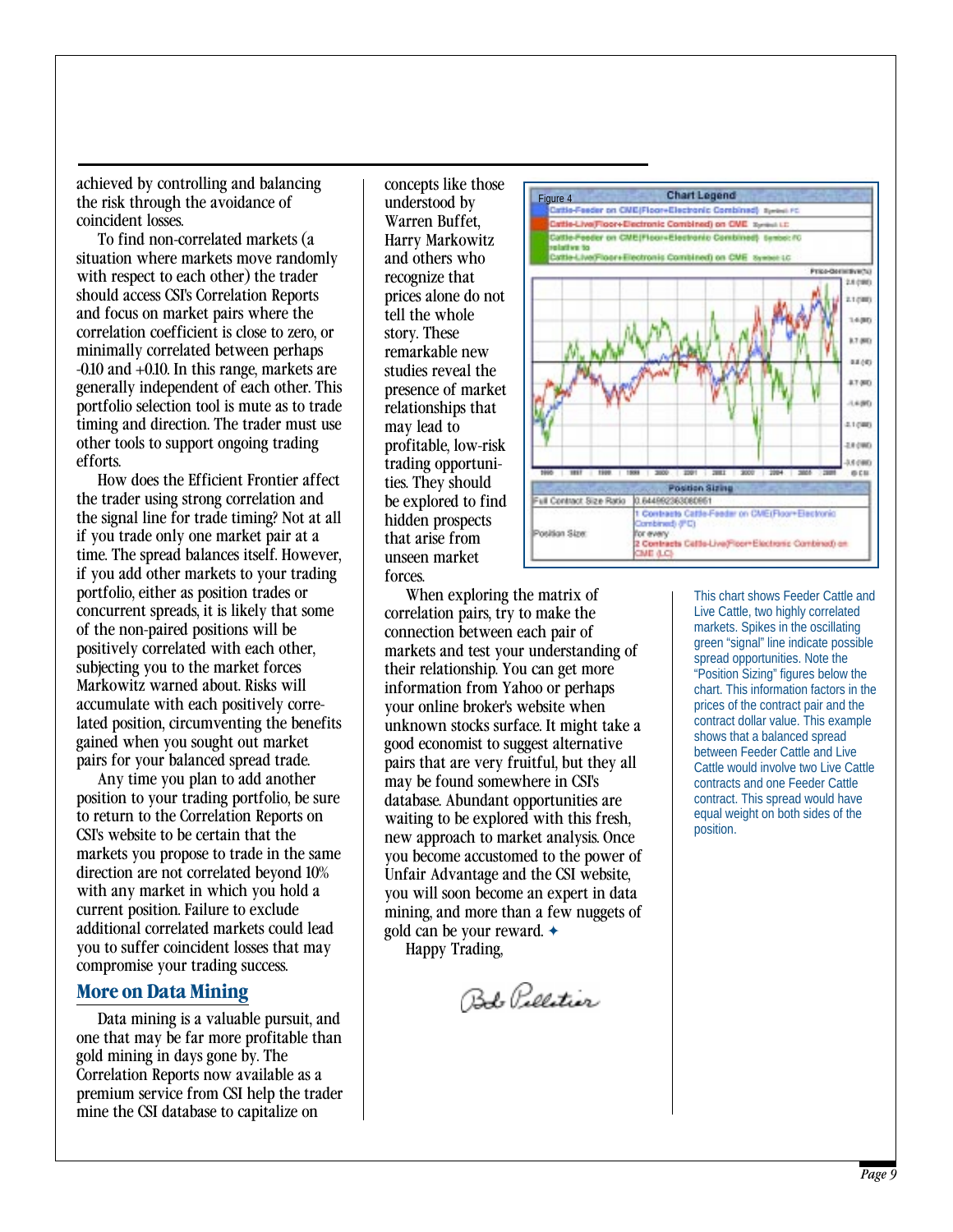# **Using CSI's Website Correlation Studies**



*The examples provided here show how commonsense relationships derived from correlation values and the CSI website signal line might assist one in finding investment opportunities to take or to leave. The ideas presented here depend upon the strong reliability of statistical probability analysis and we offer no guarantees of success.* 

CSI's Correlation Report web page, which manages our extraordinarily valuable matrix information, is accessed either through the Unfair Advantage® software by clicking the "Correlation Reports" button on the toolbar or directly through the CSI website at www.csidata.com. Simply click the "Correlation Reports" link near the top of the CSI main

page. After reading the introduction, scroll down to the "Search" panel to start finding reduced-risk, profitable trades! You'll be offered four ways to search for correlation values (see Figure 5).

### **Searching a Market with Everything Else**

If you don't already have a correlated pair in mind, we recommend starting with the center "Market With Everything Else" choice. It lets you quantify all relationships with the market you propose to trade. Here you can identify either a commodity or stock and compare it with your choice of "Commodities," "Stocks" or "Commodities and Stocks." It also allows you to choose the time period for the analysis.

For example, you might enter "CT" for cotton (be sure "Commodities" shows at right) and then select "Commodities and Stocks" to perform an exhaustive search. The selection screen also allows you to identify a "Filter" value (correlation threshold) that you consider significant to filter out all unwanted results. I suggest 0.60 (be sure to include the decimal point) for

starters, which would provide a list of all markets that correlate with cotton at  $+/-60\%$  or more. Click the arrow next to "10 years" to view a menu of available time frames. When finished selecting, click the "View" button.

It will take the CSI host computer several seconds to compile the results of your request, which will be a list of markets and their correlation coefficients when paired with cotton. A small sample of the negatively correlated results is shown in Figure 6. You'll find positively correlated markets at the top, minimally correlated markets near the center, and negatively correlated markets at the bottom. Scroll through the list to find those that are of interest to you. For this example, we'll focus on negatively correlated markets, which are candidates to trade against each other in low-risk spreads.

The correlation list for Cotton also includes extreme negative values for foreign exchange items and others that may fall into the "coincidence" category, so be very careful when reviewing your market pairs. Try to understand the relationship, and if no sensible reason for the correlation can be found, give that market pair a pass. You shouldn't trade on coincidences, or situations that do not hold significant merit.

If you click on a stock name, you'll see a chart, plus a wealth of information about the issue. A similar data set appears for commodities. The Internet is also quite helpful for finding viable relationships for the pairs proposed here, but it is the responsibility of the trader to identify opportunities. Those markets that appear to be correlated for logical reasons should be retained as candidates for spread trading opportunities.

Each correlation value on the list is a link to a 10-year price-and-signal chart for the respective pair. Click one